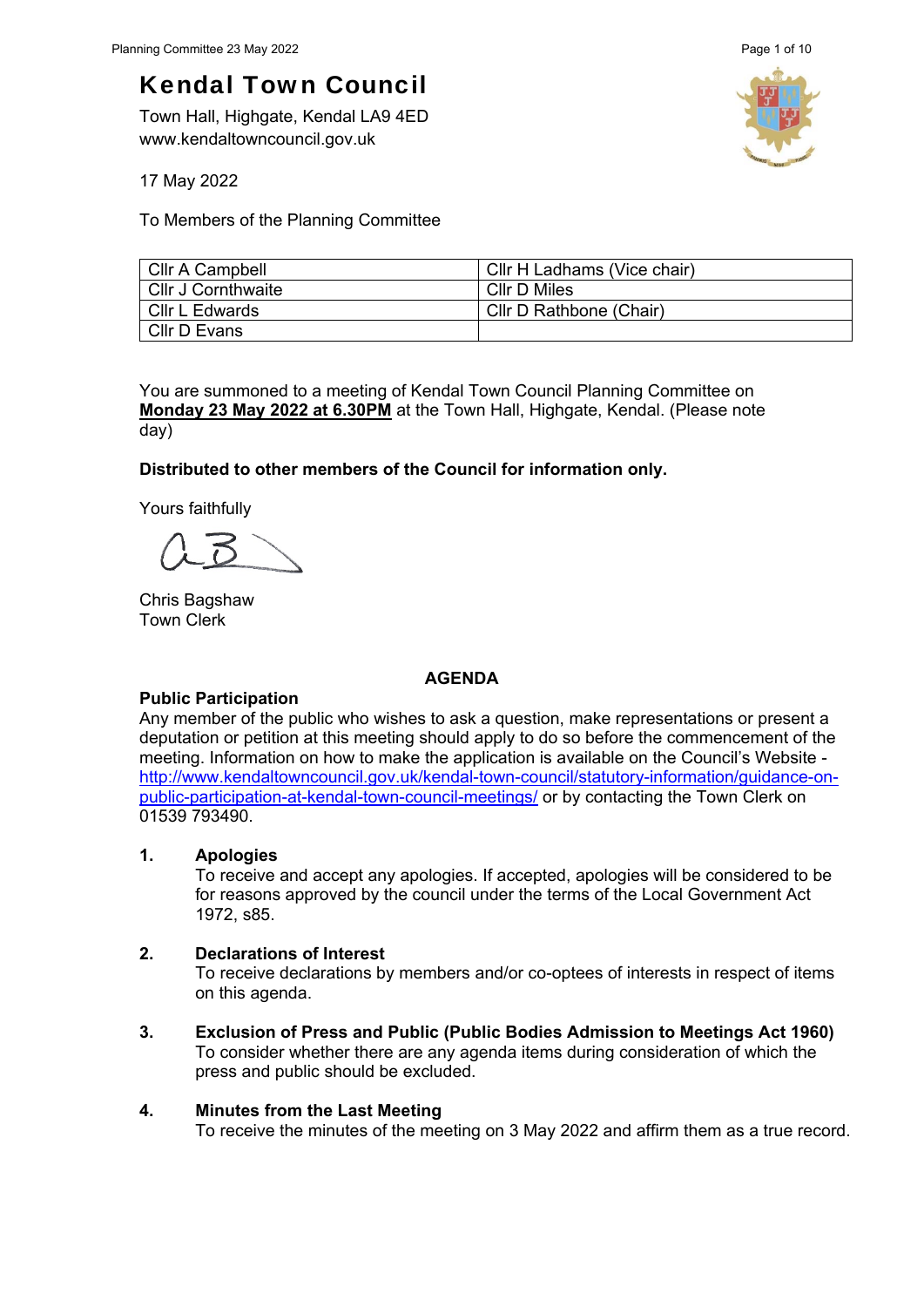#### **5. Planning Process and Issues**

To consider any planning process or related issues arising from the Council's interaction with the Planning Authorities. These may include items for reference, training, or guidance following feedback from previous applications.

#### **6. Kendal Town Council Flood Relief Scheme Working Group**

To consider the scheme of delegation to the Flood Relief Scheme Working Group and to receive a report from its current Chair.

### **Background**

The Flood Relief Scheme Working Group was established to liaise with the Environment Agency and other partners over the development of the Kendal Flood Relief Scheme. It is currently chaired by Cllr Cornthwaite and is supported by the Town Clerk. It appoints such members as it sees appropriate. These may include nonelected members. It reports its activities to the Planning Committee.

# **7. Planning Applications** (see attached schedule)

To consider the following planning applications received from South Lakeland District Council and Cumbria County Council.

The Committee will consider planning applications received and published by local planning authorities up to the date of the meeting. Where the publication of the application is after the initial publication of the agenda, items will be added up to the day of the meeting where necessary to meet planning consultation timeframes. A full list of applications likely to be considered can be obtained by checking the local planning authority websites:

https://applications.southlakeland.gov.uk/fastweb/welcome.asp https://planning.cumbria.gov.uk/Search/Results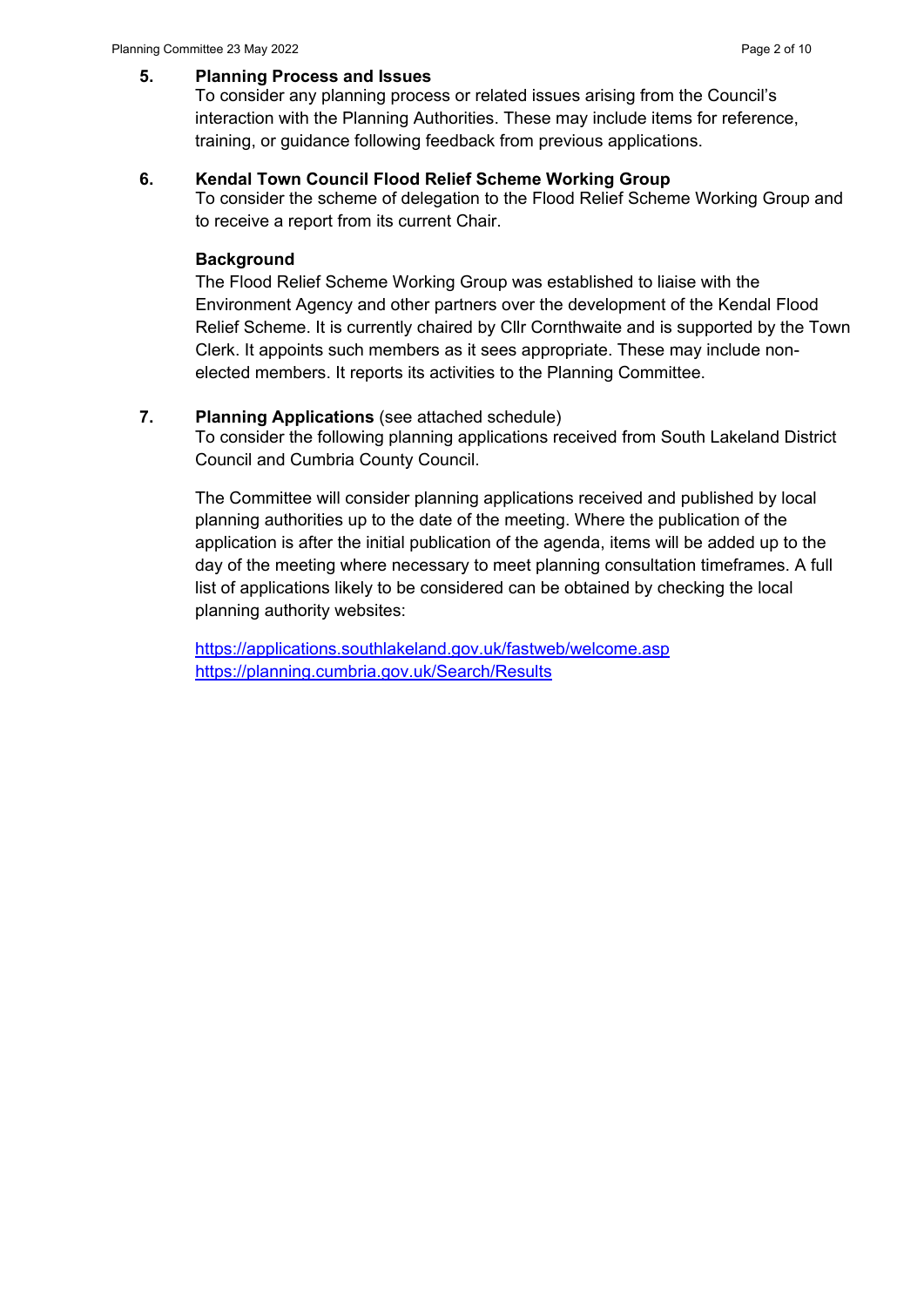Town Hall, Highgate, Kendal LA9 4ED www.kendaltowncouncil.gov.uk



# **Minutes of a meeting of the Planning Committee held on Tuesday 3 May 2022 at 6.30pm in the Town Hall, Kendal.**

| <b>Cllr J Cornthwaite</b>   | Present   | Cllr D Rathbone (Chair) | Present   |
|-----------------------------|-----------|-------------------------|-----------|
| Cllr P Gibson               | Apologies | <b>Cllr C Rowley</b>    | Present   |
| Cllr H Ladhams (Vice Chair) | Present   | Cllr K Teasdale         | Apologies |
| Cllr D Miles                | Present   | <b>Cllr G Vincent</b>   | Present   |

**In Attendance:** Town Clerk

#### **P169/21/22 Apologies**

Apologies were received and accepted from Cllrs P Gibson and K Teasdale.

## **P170/21/22 Declarations of Interest**

None

# **P171/21/22 Exclusion of Press and Public (Public Bodies Admission to Meetings Act 1960)**

No issues were considered for exclusion.

### **P172/21/22 Minutes of the Previous Meeting**

The Committee received the minutes of the previous planning committee meeting held on 19 April 2022.

**Resolved:** To accept them as a true record.

### **P173/21/22 Planning Process and Issues**

**Resolved:** That the matter of the compromised visual amenity of the tree be brought to the attention of the Conservation officer and Tree officer at SLDC.

### **P174/21/22 Kendal Town Council Flood Relief Scheme Working Group**

The Chair asked if there were parallels to be drawn from the retrospective application about to be considered for the White Stiles filling station on Shap Road with the building work currently taking place at the filling station on Burton Road, which also appeared not to involve Planning Consent at this stage.

The Clerk reported that the correspondence with SLDC and LDNPA had shown support for the Committee's position on working together and coordinating Planning Policies.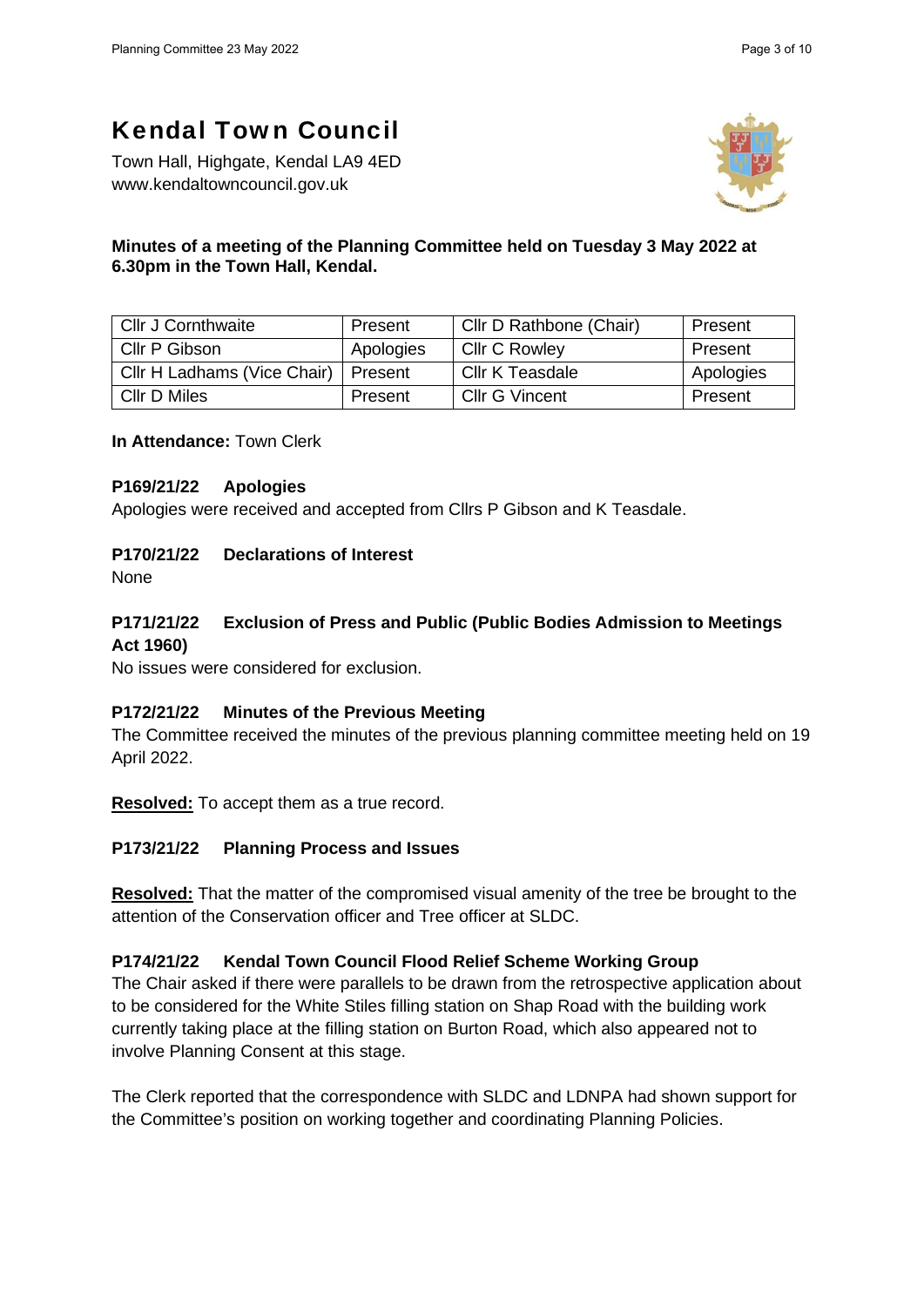There was also a lot of learning drawn from the issue of the tree on Kendal Green, referred to at the last meeting, however the impact of the 'surgery' on the visual amenity of the Conservation Area had not yet been resolved.

**Resolved:** That the Clerk follow up the queries about the filling station and pursue ascertain a response from a Planning Officer about the visual impact of tree work in a Conservation Area.

# **P175/21/22 Flood Scheme Working Group**

The Chair of the Working Group reported that the group had not met formally since the latest Planning submission in the previous month and would now look forward to being reconstituted after the elections. The coping stones on the glass wall had been trialled with the new chamfering, but this was a work in progress.

**Resolved:** To note the report.

### **P176/21/22 Planning Applications**

The Committee considered the Planning Applications shown in Appendix 1.

**Resolved:** To submit the recommendations in Appendix 1 to the Planning Authority.

The meeting closed at 19.40.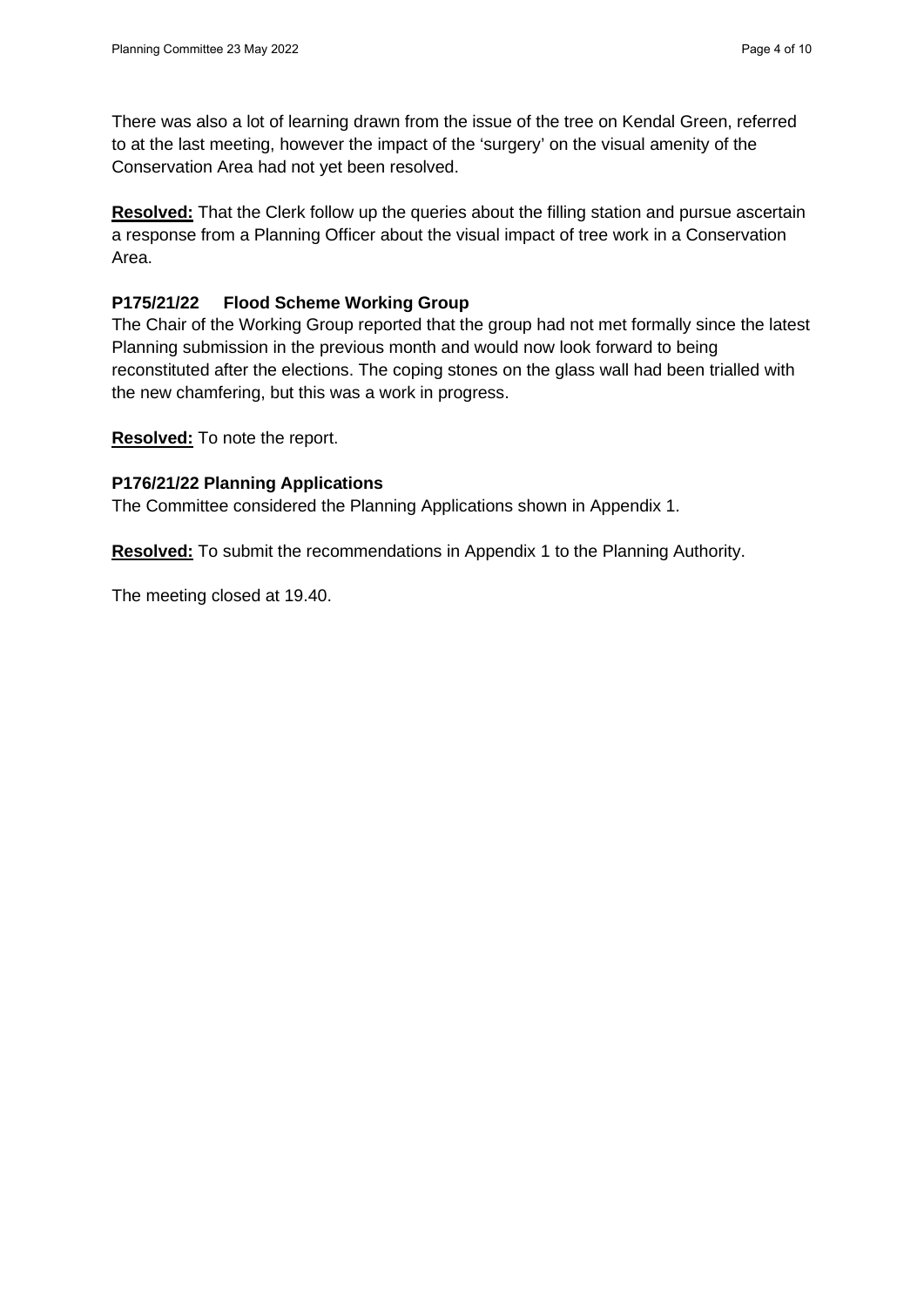Responses from Planning Committee: 3 May 2022 **Appendix 1 v2**

| No.            | App No./Type | Address/Proposed Development                                                                           | Comments<br>to SLDC | Observations/Recommendations                                                                                                                                                                                                                                                                                                                                                                                                                                                                                                                                                                                                                                               |
|----------------|--------------|--------------------------------------------------------------------------------------------------------|---------------------|----------------------------------------------------------------------------------------------------------------------------------------------------------------------------------------------------------------------------------------------------------------------------------------------------------------------------------------------------------------------------------------------------------------------------------------------------------------------------------------------------------------------------------------------------------------------------------------------------------------------------------------------------------------------------|
|                | SL/2022/0083 | <b>Stephenson Centre, Ann Street</b><br>Temporary pod to house 1 homeless<br>individual in emergencies | 12 May              | The Committee was concerned that a 'temporary'<br>installation might become permanent, and felt this<br>would be inappropriate in the location. Whilst<br>raising No Material Objections, it recommended<br>the permission be given a timescale of 3-5 years<br>after which further permission should be sought.                                                                                                                                                                                                                                                                                                                                                           |
| $\overline{2}$ | SL/2022/0347 | Jenkin Cragg Farm, Fowl Ing Lane<br>Erection of an agricultural livestock building                     | 13 May              | Whilst recognising that agricultural buildings in<br>rural/agricultural settings are usually treated<br>differently for Planning purposes, the Committee<br>was concerned about the scale of this building,<br>added to existing structures. The application<br>offered no detail about mitigations, and did not<br>seek to address issues of climate change or<br>biodiversity. On the basis that it did not address<br>the Town Council's concerns (expressed through<br>the Climate Jury recommendations) about the<br>contribution to global heating from intensive dairy<br>cattle production, did not feel they could support it<br>as presented. Recommend Refusal. |
| 3              | SL/2022/0348 | Jenkin Cragg Farm, Fowl Ing Lane<br>Erection of an agricultural covered muck<br>midden                 | 13 May              | The Committee was unsure how the development<br>would not create an additional burden of effluent<br>on the existing drainage infrastructure, since the<br>application gave no details about drainage                                                                                                                                                                                                                                                                                                                                                                                                                                                                      |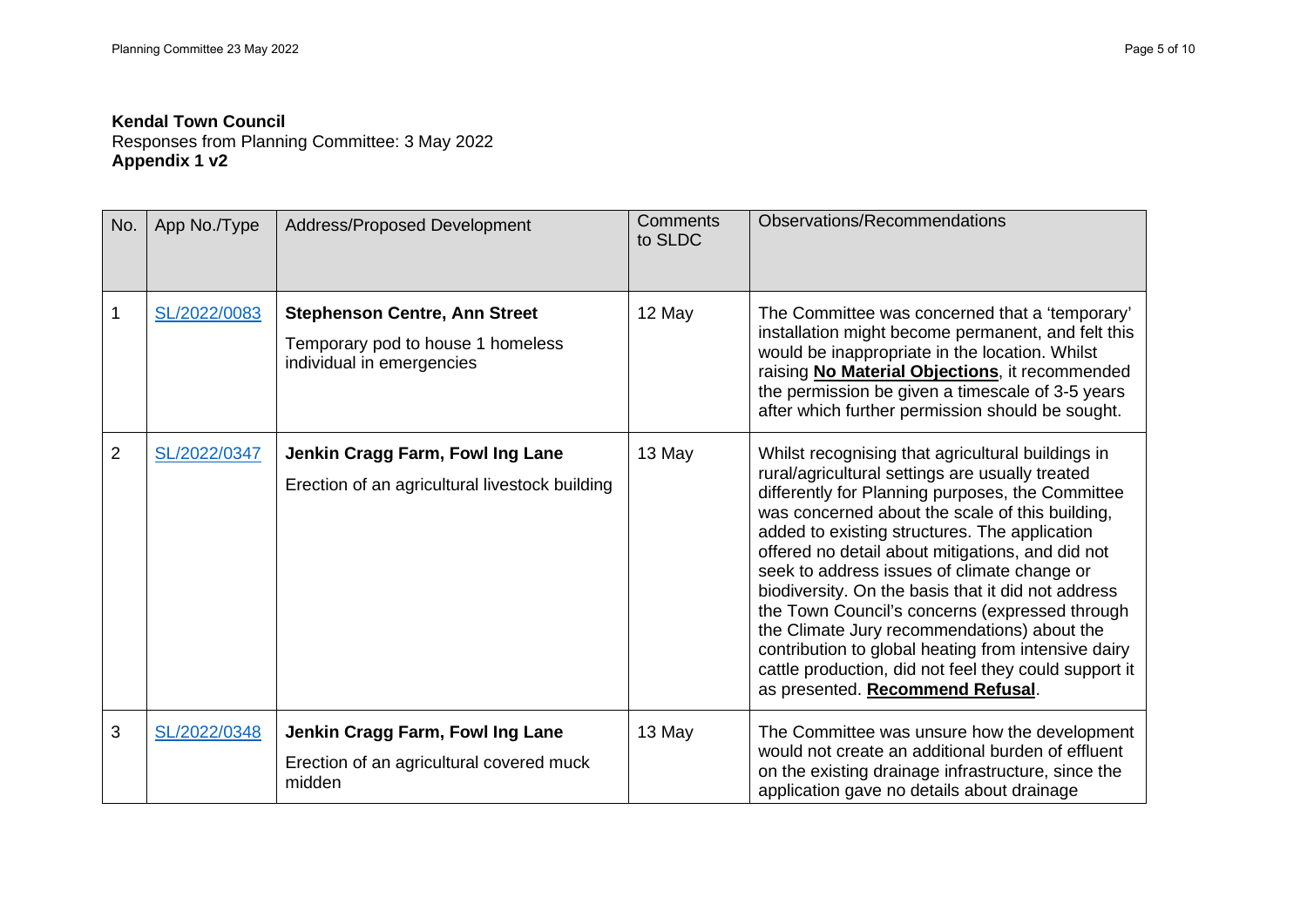|                |              |                                                                                                            |        | management other than to say that surface water<br>will drain into existing water courses. No mention<br>was given to mitigation against pollution, climate<br>change or biodiversity. Recommend refusal.                                                                                                                                                                                                                                                                                                                                                                                                                                           |
|----------------|--------------|------------------------------------------------------------------------------------------------------------|--------|-----------------------------------------------------------------------------------------------------------------------------------------------------------------------------------------------------------------------------------------------------------------------------------------------------------------------------------------------------------------------------------------------------------------------------------------------------------------------------------------------------------------------------------------------------------------------------------------------------------------------------------------------------|
| $\overline{4}$ | SL/2022/0303 | 4 Heron Hill<br>Alterations & extensions of existing garage<br>& front entrance                            | 16 May | No material objections, though some<br>acknowledgement of the need for net biodiversity<br>gain must be made.                                                                                                                                                                                                                                                                                                                                                                                                                                                                                                                                       |
| 5              | SL/2022/0357 | 21 Spital Park<br>Single storey front porch extension                                                      | 16 May | No material objections                                                                                                                                                                                                                                                                                                                                                                                                                                                                                                                                                                                                                              |
| 6              | SL/2022/0362 | 49 Shap Road<br>Replacement above ground fuel tank<br>(Retrospective)                                      | 16 May | The Committee was disappointed to be<br>considering a retrospective application, and urges<br>the Planning Authority to do its utmost to promote<br>better awareness of the requirements for planning<br>consent, and the risks of not seeking it. Well-<br>established and respectable companies should be<br>aware of legislation. They were concerned that<br>more should be done to screen the tank from<br>surrounding properties, and that some attempt at<br>contributing to net biodiversity gain ought to be<br>possible on the site. However it had no material<br>objections to the application, if the above is<br>taken in to account. |
| $\overline{7}$ | SL/2022/0369 | 2 Hawesmead Avenue<br>First floor extension over existing single<br>storey store extension and erection of | 16 May | The plans showed no consideration of the need<br>for net biodiversity gain and no indication about<br>the surface treatment of the drive, which ought to<br>be shown. However, the committee had no                                                                                                                                                                                                                                                                                                                                                                                                                                                 |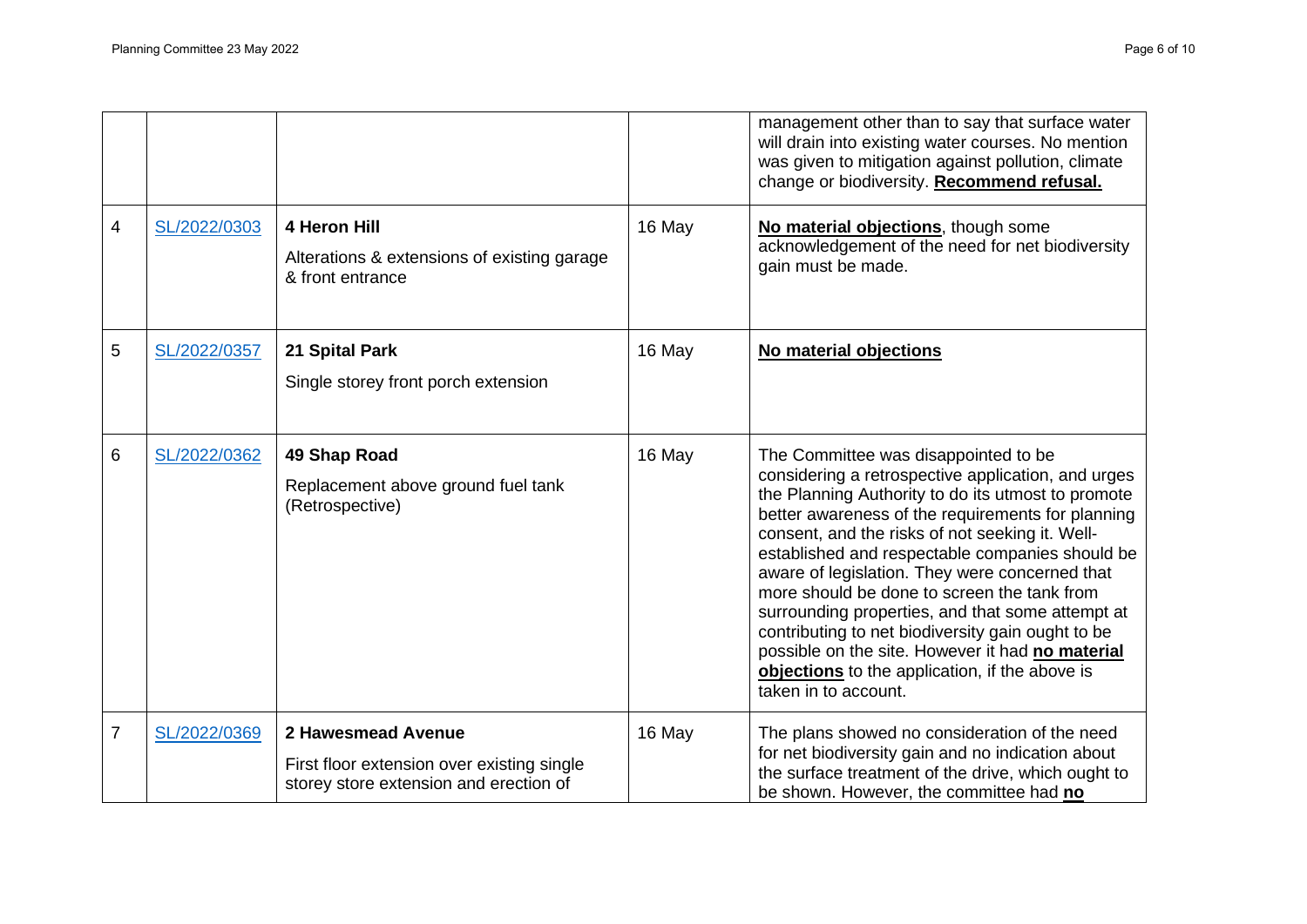|    |                                              | detached garage                                                                                                                                                                                                                                                  |             | material objections.                                                                                                                                                                                                                                                                                                                                            |
|----|----------------------------------------------|------------------------------------------------------------------------------------------------------------------------------------------------------------------------------------------------------------------------------------------------------------------|-------------|-----------------------------------------------------------------------------------------------------------------------------------------------------------------------------------------------------------------------------------------------------------------------------------------------------------------------------------------------------------------|
| 8  | SL/2022/0371<br><u>&amp;</u><br>SL/2022/0372 | <b>50 Branthwaite Brow</b><br>Alterations to create smaller ground floor<br>retail premises with self-contained dwelling<br>unit on first floor (Retrospective<br>resubmission of planning permission<br>SL/2019/0669 & Listed Building Consent<br>SL/2019/0670) | 16 May 2022 | The Committee was disappointed to be<br>considering a retrospective application, and urges<br>the Planning Authority to do its utmost to promote<br>better awareness of the requirements for planning<br>consent, and the risks of not seeking it. Well-<br>established and respectable companies should be<br>aware of legislation.<br>No material objections. |
| 9  | SL/2022/0307                                 | <b>34 Low Mead</b><br>Two storey rear extension                                                                                                                                                                                                                  | 17 May 2022 | Subject to the objections raised by the neighbour<br>being satisfied, the Committee had no material<br>objections.                                                                                                                                                                                                                                              |
| 10 | SL/2022/0359                                 | Unit 2a, Westmorland Shopping Centre<br>Change of Use retail unit (Use Class E) for<br>the sitting and administration of computer-<br>based driving theory test exams on behalf of<br>the DVSA (Use Class Sui Generis)                                           | 18 May 2022 | No material objections                                                                                                                                                                                                                                                                                                                                          |
| 11 | SL/2022/0298<br>&<br>SL/2022/0299            | <b>5 Thorny Hills</b><br>Replacement of 4 roof widows with Velux<br>Conservation roof windows & re-roofing of<br>the main house.                                                                                                                                 | 18 May 2022 | No material objections                                                                                                                                                                                                                                                                                                                                          |
| 12 | SL/2022/0383                                 | 16 Kentrigg<br>Timber framed garden studio and                                                                                                                                                                                                                   | 20 May 2022 | No material objections, though the application<br>would benefit from some consideration of net                                                                                                                                                                                                                                                                  |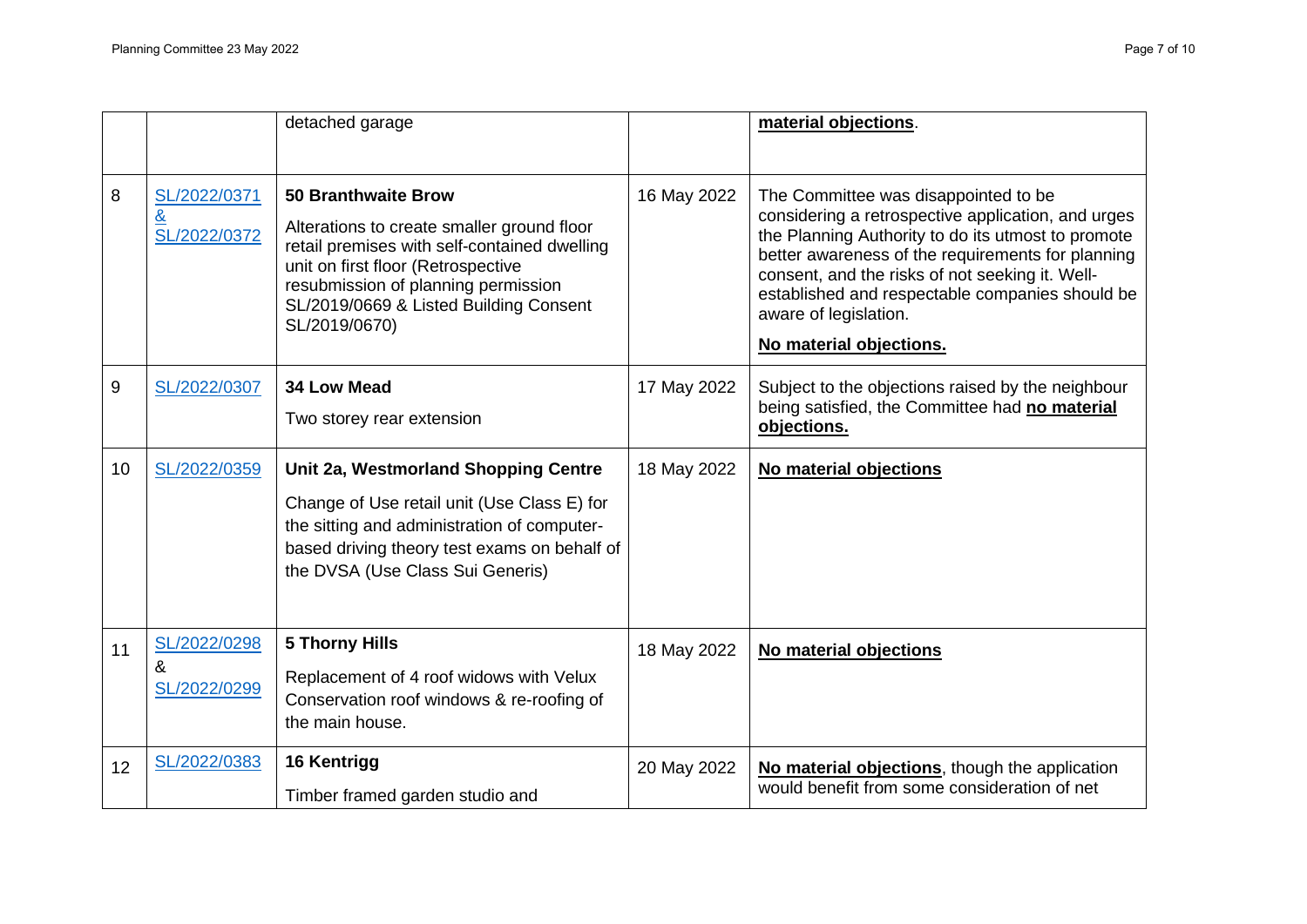|  | landscaping | biodiversity gain. |
|--|-------------|--------------------|
|  |             |                    |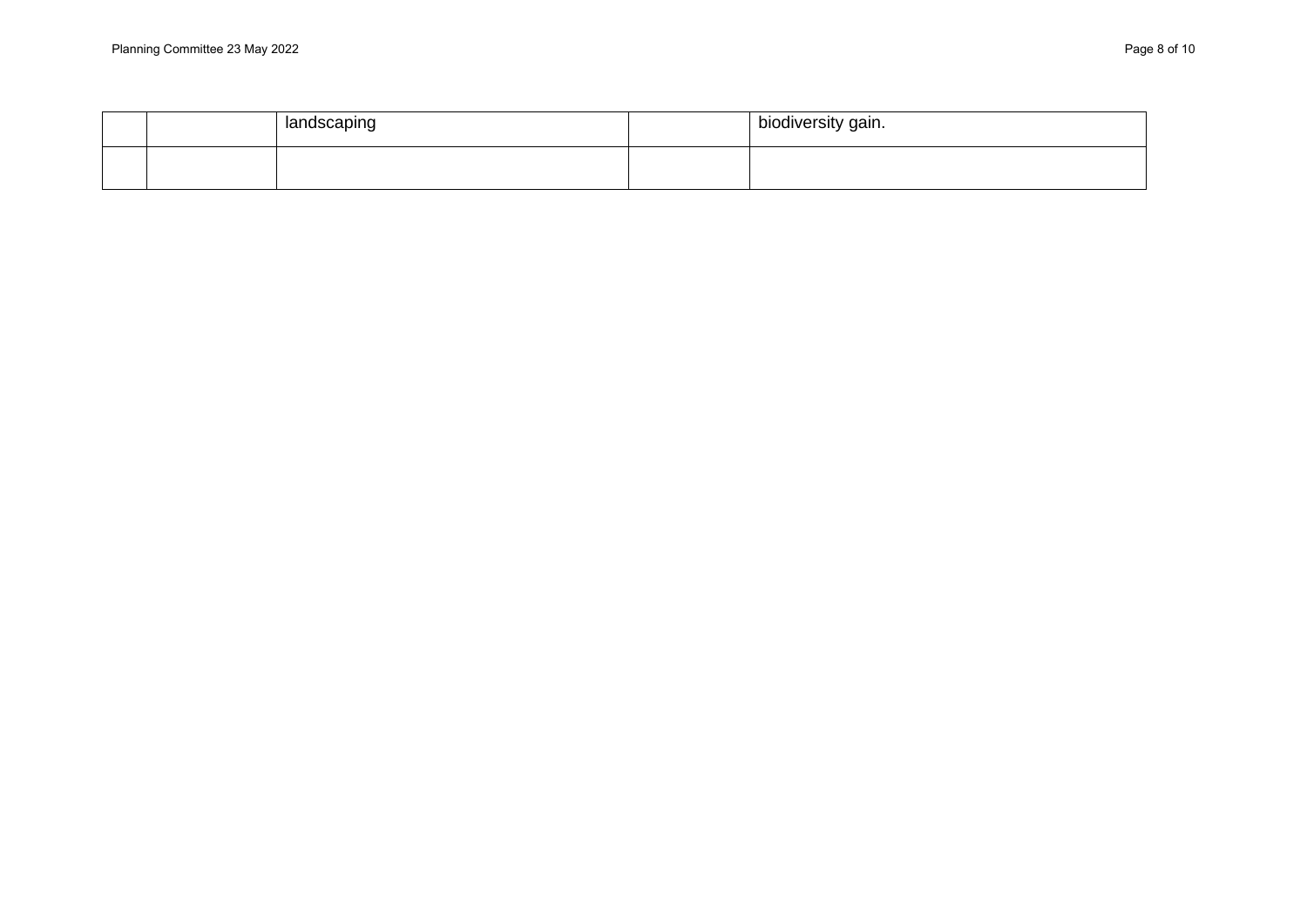Applications for Planning Committee: 23 May 2022 **Appendix 1** 

| No.            | App No./Type | Address/Proposed Development                                                                                                               | <b>Comments</b><br>to SLDC | Observations/Recommendations |
|----------------|--------------|--------------------------------------------------------------------------------------------------------------------------------------------|----------------------------|------------------------------|
| 1              | SL/2022/0392 | 37 - 39 Finkle Street<br>Division of existing ground floor retail space<br>to 2 retail units with new shop entrance to<br>39 Finkle Street | 31 May 2022                |                              |
| $\overline{2}$ | SL/2022/0395 | 2 Fulmar Drive<br>Detached garage                                                                                                          | 31 May 2022                |                              |
| 3              | SL/2022/0400 | <b>Stramongate Primary School,</b><br><b>Blackhall Road</b><br>New window opening adjacent to the main<br>entrance                         | 1 June 2022                |                              |
| 4              | SL/2022/0405 | 37 - 39 Finkle Street<br>Change of use of 1st & 2nd floors to 4 flats<br>with a bin store and bicycle parking                              | 1 June 2022                |                              |
| 5              | SL/2022/0406 | Rear of 37 - 39 Finkle Street<br>Change of use of rear to 3 cottages with a bin store and bicycle<br>parking                               | 1 June 2022                |                              |